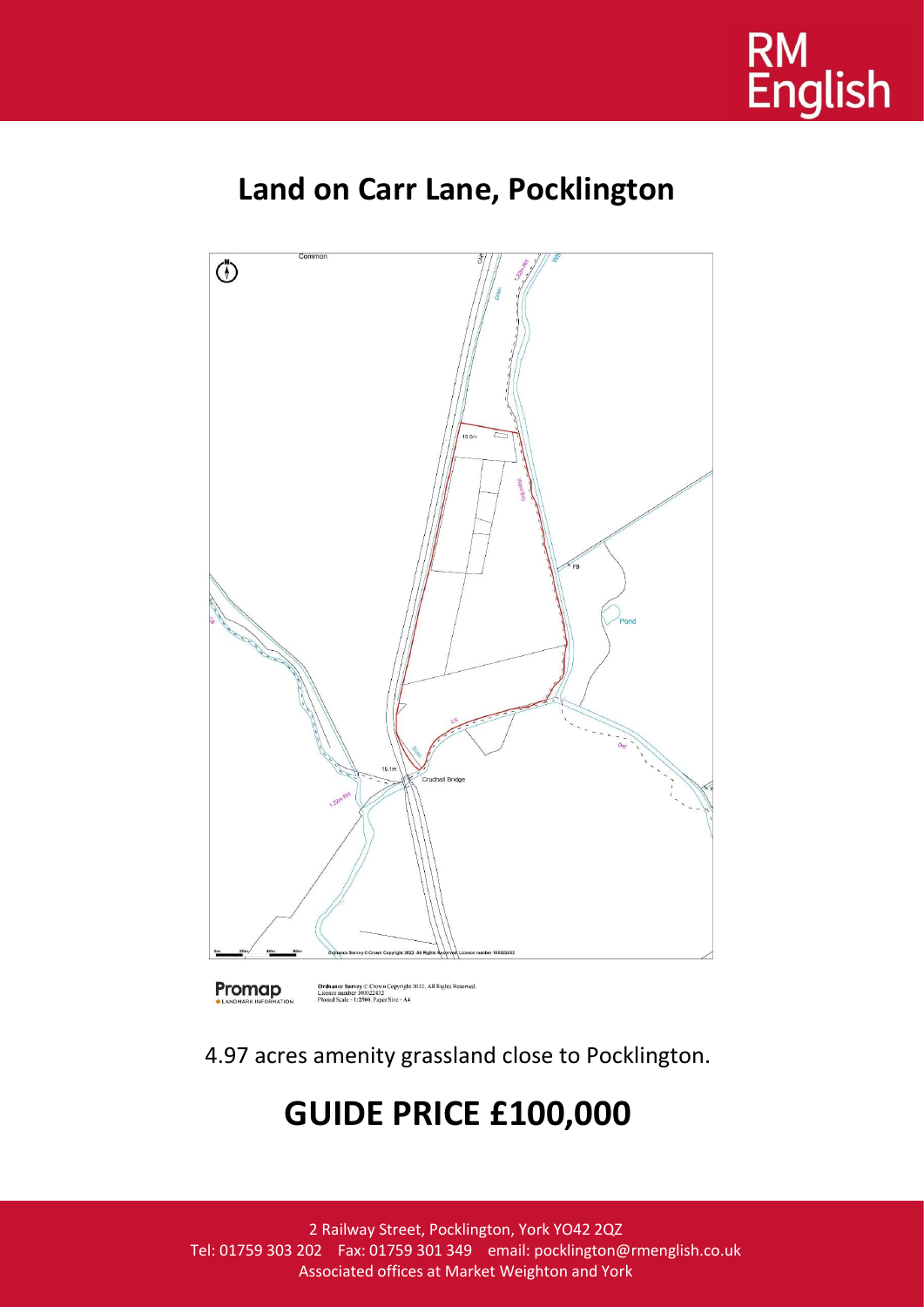## **LOCATION**

The land is located on Carr Lane, a road linking the A1079 (main York to Hull Trunk road) with the village of Bielby.

## **ACCESS**

Access to the land is taken direct from the council maintained Carr Lane.

## **DESCRIPTION**

4.98 acres (2.01 hectares) amenity grassland. The land is Grade 3 on the Agricultural Land Classification of England and Wales.

## **TENURE**

Freehold, with vacant possession given on completion.

#### **BOUNDARIES**

The vendor will only sell such an interest as he owns in the boundary fences, hedges, ditches etc.

## **SERVICES**

There are no mains services to the land.

#### **DRAINAGE**

No plans are available.

#### **SPORTING, MINERAL AND TIMBER RIGHTS**

All sporting, mineral and timber rights are included, insofar as they are owned.

#### **BASIC PAYMENT SCHEME**

The land is not registered for Basic Payment.

#### **ENVIRONMENTAL SCHEMES**

The land has not been included in an environmental schemes.

## **VIEWING ARRANGEMENTS**

The land can be viewed at any time during daylight hours with a set of these particulars in hand. All viewing is undertaken at prospective purchasers own risk.

#### **WAYLEAVES, EASEMENTS & RIGHTS OF WAY**

The land is sold subject to, and with the benefit of, all other existing wayleaves, easements and rights of way, whether public or private, whether specifically mentioned or not.

## **CONTAMINATED LAND**

The vendors are not aware of any of the land having been filled with any contaminate matter referred to in the Environmental Protection Act 1990.

The vendors do not give any guarantees in this respect and advise the purchaser(s) to make such investigations which may be necessary to satisfy themselves that none of the land is so filled.

#### **METHOD OF SALE**

The land is for sale by private treaty. The agents reserve the right to conclude the sale by any means at their discretion. Interested parties are advised to register their interest with the agents in order to be kept informed of how the sale will be concluded.

## **DISCLAIMER**

These details are for guidance only and complete accuracy cannot be guaranteed. If there is any point which is of particular importance, verification should be obtained. The brochure does not constitute a contract or part of a contract. All measurements are approximate. No guarantee can be given with regard to planning permissions or fitness for purpose. No equipment, fixture or fitting has been tested. Items shown in photographs are not necessarily included.